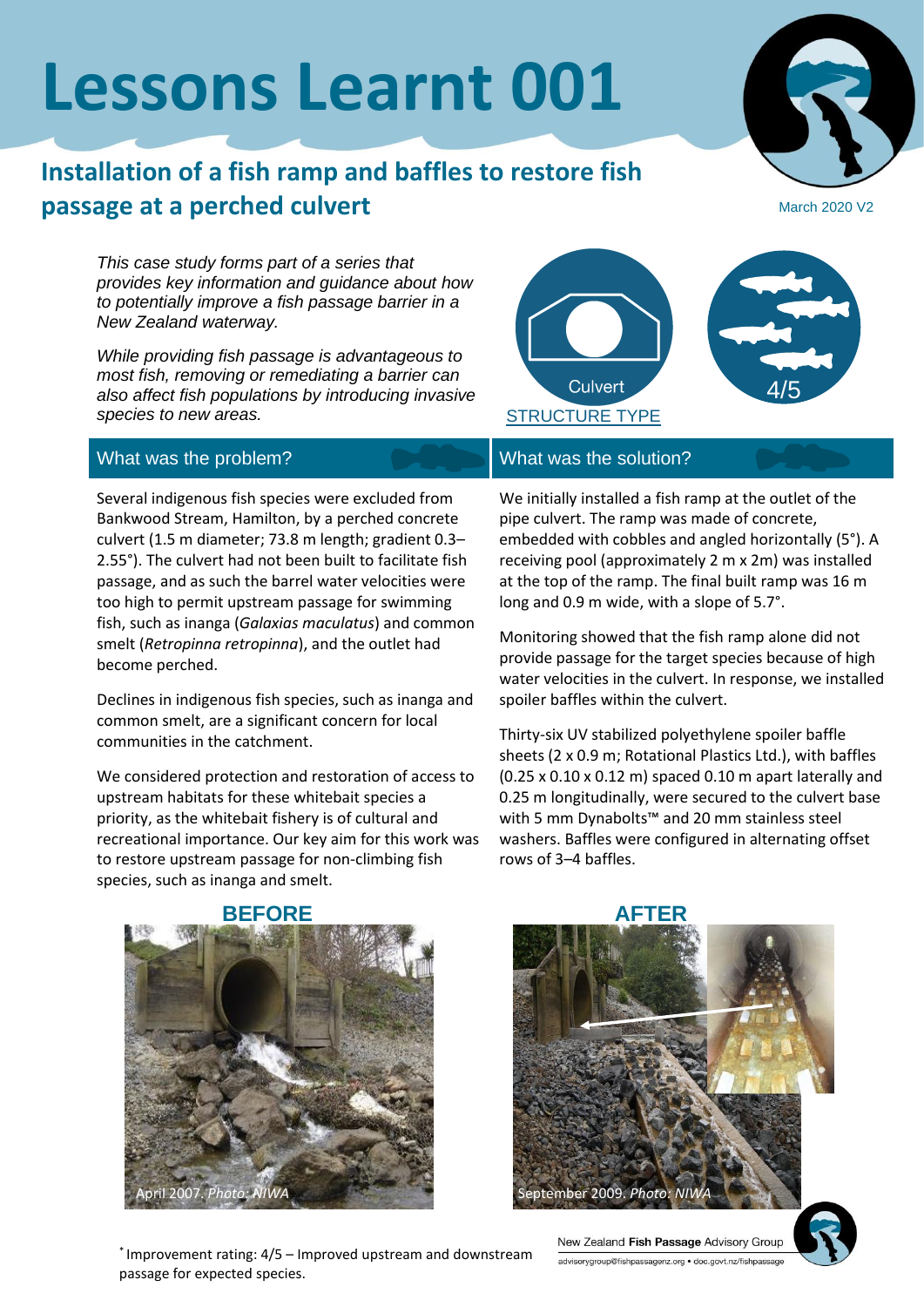#### Monitoring results

Monitoring showed that installation of a ramp allowed common bully and torrentfish passage upstream, and the ramp and baffles enabled juvenile banded kokopu, smelt, inanga and torrentfish to migrate upstream (Figure 1). Follow-up surveys since 2010 have shown that both smelt and inanga have continued to be present. We undertook quantitative electrofishing annually in January in two 50  $m^2$  reaches upstream of the culvert, and a few supplementary surveys were also carried out around the time the fixes were installed.



#### **Figure 1. Results of fish community monitoring before and after ramp and baffle installation upstream of the culvert over time.**

Mark-recapture trials on both the ramp and baffled culvert were carried out using elastomer tags in 2009. After 9 hours 27.1% of inanga had passed the 16 m long fish ramp, with the first fish getting there within 60 minutes and the majority reaching the top within 4 hours. The fastest inanga took 5 hours to reach the top of the culvert (73.8 m) after the baffles were installed, with 7.9 % of trial inanga getting to the top in 24 hours.

Passage through the culvert was retested in 2015 using the staining method set out in the NZ Fish Passage Guidelines (Franklin et al. 2018). After 24 hours 28% of the inanga (47-85 mm) had successfully reached the top of the culvert. There was no statistically significant difference in the size of inanga that successfully passed the culvert relative to those that did not pass.

The close to five-fold difference in success of inanga passing the culvert between the 2009 and 2015 tests was attributed to the difference in the fish marking methods used. Elastomer tagging is more stressful for the fish than the staining process. Trials have shown no significant difference in the passage success of stained and unstained fish, hence the recommendation in the NZ Fish Passage Guidelines to use the staining method for monitoring and evaluation of fish passage success.

### Did it work?

Yes. Installation of the fish ramp and spoiler baffles at this culvert overcame migration barriers for weak swimming fish (including inanga and common smelt) under low-flow conditions and enhanced the composition of the upstream fish community.